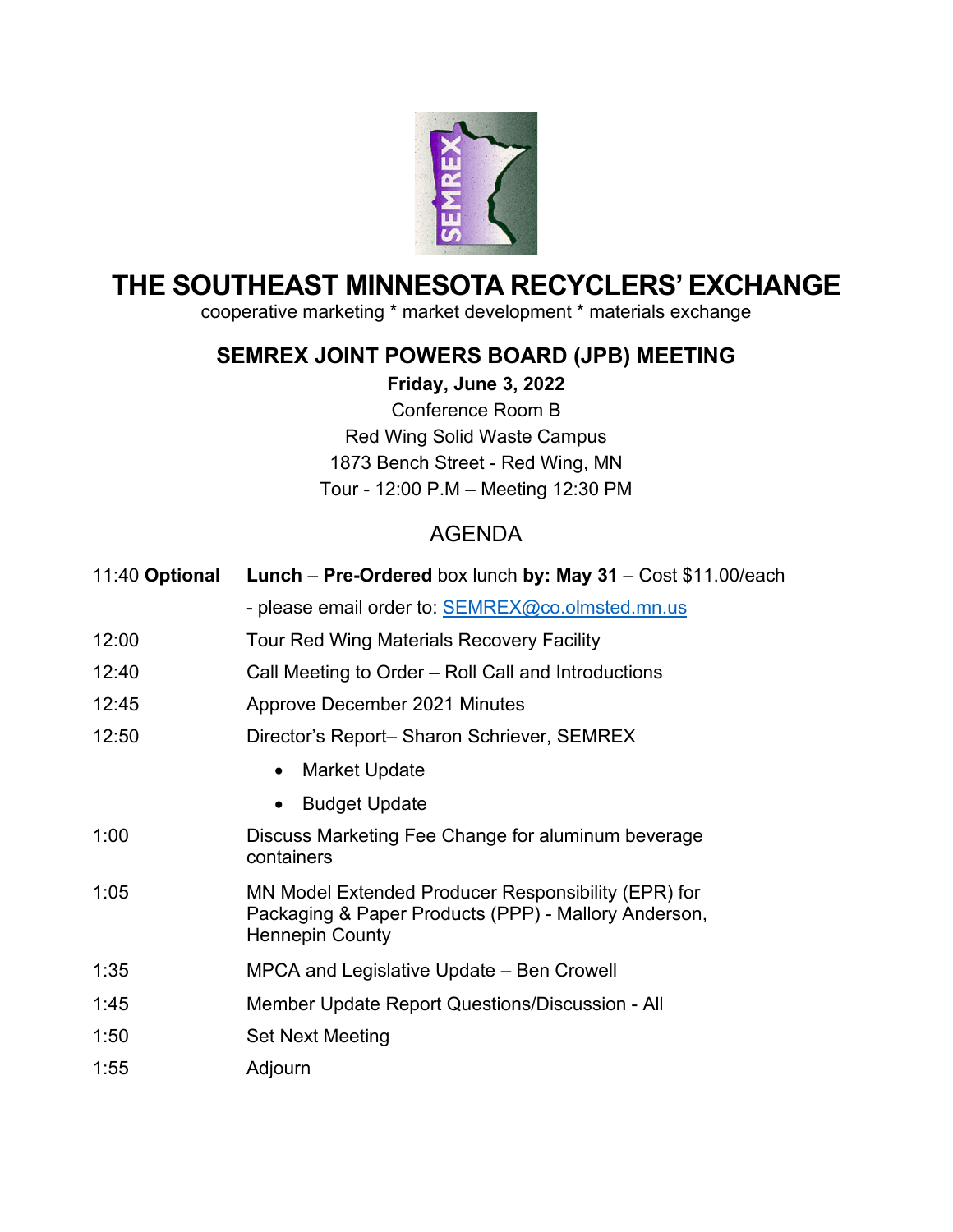#### **SEMREX Joint Powers Board Meeting Dodge County Government Services Building December 3, 2021 - 9:30 a.m.**

**Present:** Mike Ankeny, Mower County Commissioner; Sharon Schriever, SEMREX; Rita Cole, Dodge County; John Allen, Dodge County Commissioner; Greg Wright, Olmsted County Commissioner; Paul Pieper, Rice County; Mark Goskeson, Freeborn County; Ben Crowell, MPCA; Molly Kjellesvig, Blue Earth County; Mark Piepho, Blue Earth County Commissioner; Brian Harguth, Waseca County Commissioner; Jim Purfeerst, Rice County Commissioner; Katie Barden, Steele County; Lauren Cornelius, Dodge County Env Services Director; John Glynn, Steele County Commissioner; Marcus Thompson, Mower County; Jeff Schneider, City of Red Wing

**Present via Teams Online**: Tammie Bramer, Waseca County

**Call Meeting to Order & Approve Minutes:** Mike Ankeny, chairperson, called the meeting to order at 9:38 a.m. Introductions. Motion to approve minutes from June 4, 2021 meeting by Mark Piepho, and  $2^{nd}$  by Brian Harguth. Motion passed.

## **Director's Update**:

Revenue is up from 2020. However 2020 was not the best year because of COVID-19. So, compared to 2019, revenue is down about 8% and Marketing fee is down 6%. We are expecting lower plastic prices coming. Aluminum pricing is going up due to China. Steel looks good. SEMREX is looking at more marketing options to increase revenue. OCC was the highest we have ever seen at \$200 ton – although it has now dropped \$10/ton.

Commissioner Wright had previously brought to the Joint Powers Board the topic of plastic bags and how do we get people to stop using them. After research and discussion with the technical committee, Sharon mentioned that there is a ban on bag bans in MN and that other states have implemented bans and also some cities are charging a fee in stores and restaurants if a disposal bag is used. Commissioner Wright recommended that we look at it again and suggested alternate options such as the charge for plastic bags and then educate them on the disposal of them. He also mentioned that plastic bottles are a problem and that we should talk with other counties to get a bigger voice to talk to the manufacturers. It also should be put on the legislative agenda for Olmsted County.

### Budget Discussion:

We took a hit in 2020. Reserve is down. Ways to reduce expenses has been discussed with Olmsted County and the technical committee. The following items have been addressed.

- 1. The Fiscal Management Agreement with Olmsted County same agreement with \$100 decrease in fee.
- 2. The Professional Services Agreement with Olmsted County lowered the fee by \$6500 due to the ability to do more electronic communications, less frequent auditing, and shift of duties from Sharon to staff.

Cash balance is \$58,200. Interest not accounted for yet.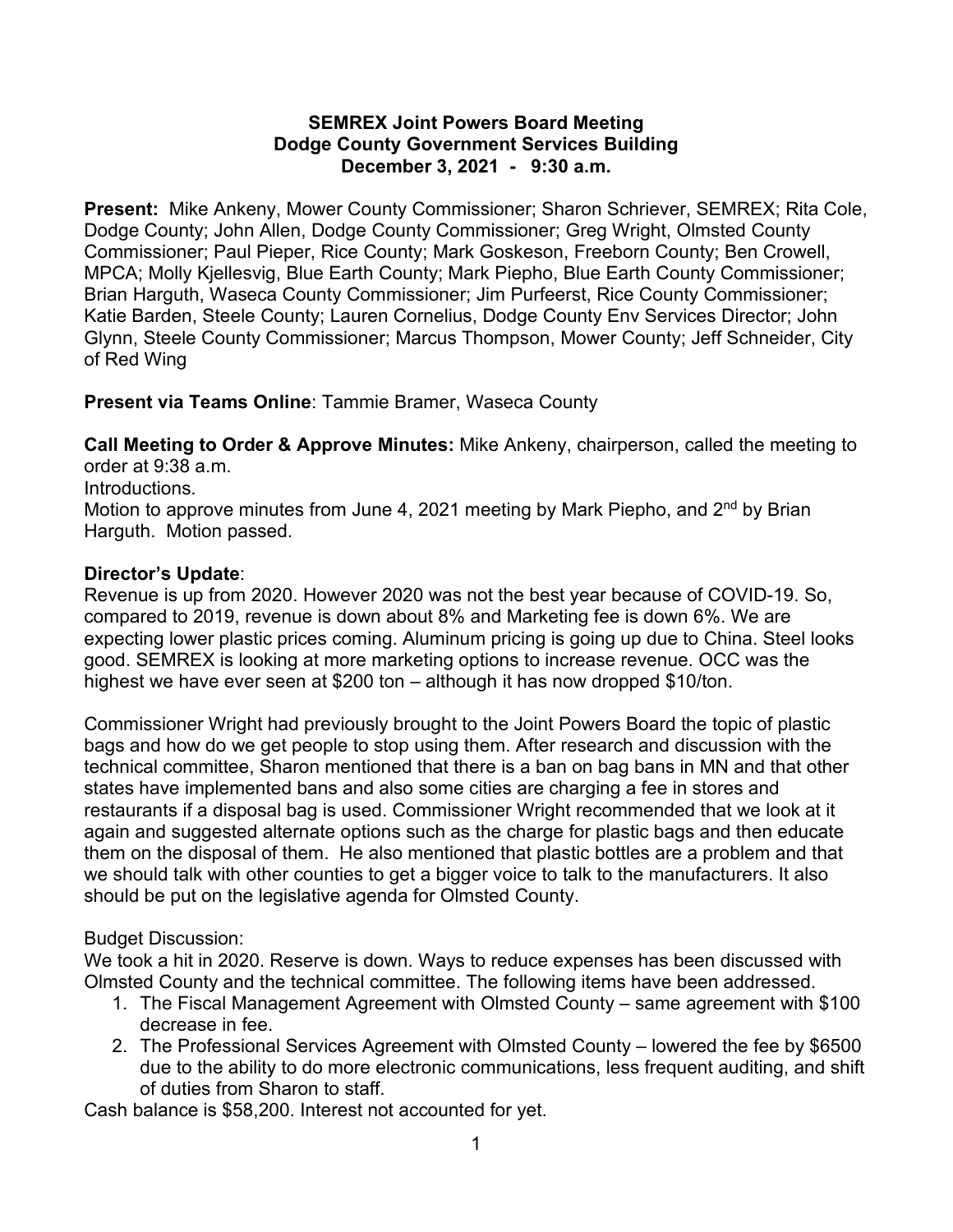Increase of \$200 to \$500 to member fees for year 2023 was also proposed. Most counties have the budgets in final stages. Commissioner Allen stated he was willing to find an extra \$500 in the budget to pay for the extra fee in 2022 since the SEMREX budget is below what is needed. A motion was made for Sharon to draft a letter to County Administrations in regards to the additional \$500 to add to the dues for 2022. Commissioner Ankeny stated we could address this again in June if further changes are needed. Jeff Schneider proposed to approve the budget as is and not have to approve it again with the increased revenue.

Motion was made for Sharon to draft a letter to County Administrators by John Allen with John Glynn 2<sup>nd</sup>. Motion carried unanimously.

Increasing Marketing Revenue for Old Corrugated Cardboard was presented. Currently the marketing fee for cardboard is \$5/ton at any market price. The proposed increase would come from a 5% market fee only when the market price is over \$100. (i.e. market price of \$150/ton would be \$7.50 marketing fee instead of \$5)

Paul Pieper stated that when market prices go up the cardboard that is received at their facility goes down because businesses keep it and market it themselves.

Motion was made to adjust the market fee by John Glynn with John Allen 2<sup>nd</sup>. Motion carried unanimously.

Motion to approve the budget as is by John Allen with Jim Purfeerst  $2^{nd}$ . Motion carried unanimously.

Request approval of the Professional Services Agreement with Olmsted County. This is the same agreement with a reduction in fee by \$6500.

Motion to approve by John Allen with John Glynn 2<sup>nd</sup>. Motion carried unanimously.

Request approval of the Fiscal Management Agreement with Olmsted County with a reduction in fee by \$100.

Motion to approve by John Glynn with Brian Harguth 2<sup>nd</sup>. Motion carried unanimously.

PCA Update – Ben Crowell.

The Greater MN Recycling Grant is open and due in January.

Looking at the legislative priorities for 2022.

Need to add language to grants to include tribes.

Proposal to increase the CAP funding to \$5 million per county from \$2 million per county. PCA looking at Anaerobic digestion and creating a food waste hierarchy.

Member Update additions –

City of Red Wing – will be full-staff on the 13<sup>th</sup> for the first time in a year. Jeff would like for the commissioners to see some of the facilities and would like to have them tour the Red Wing